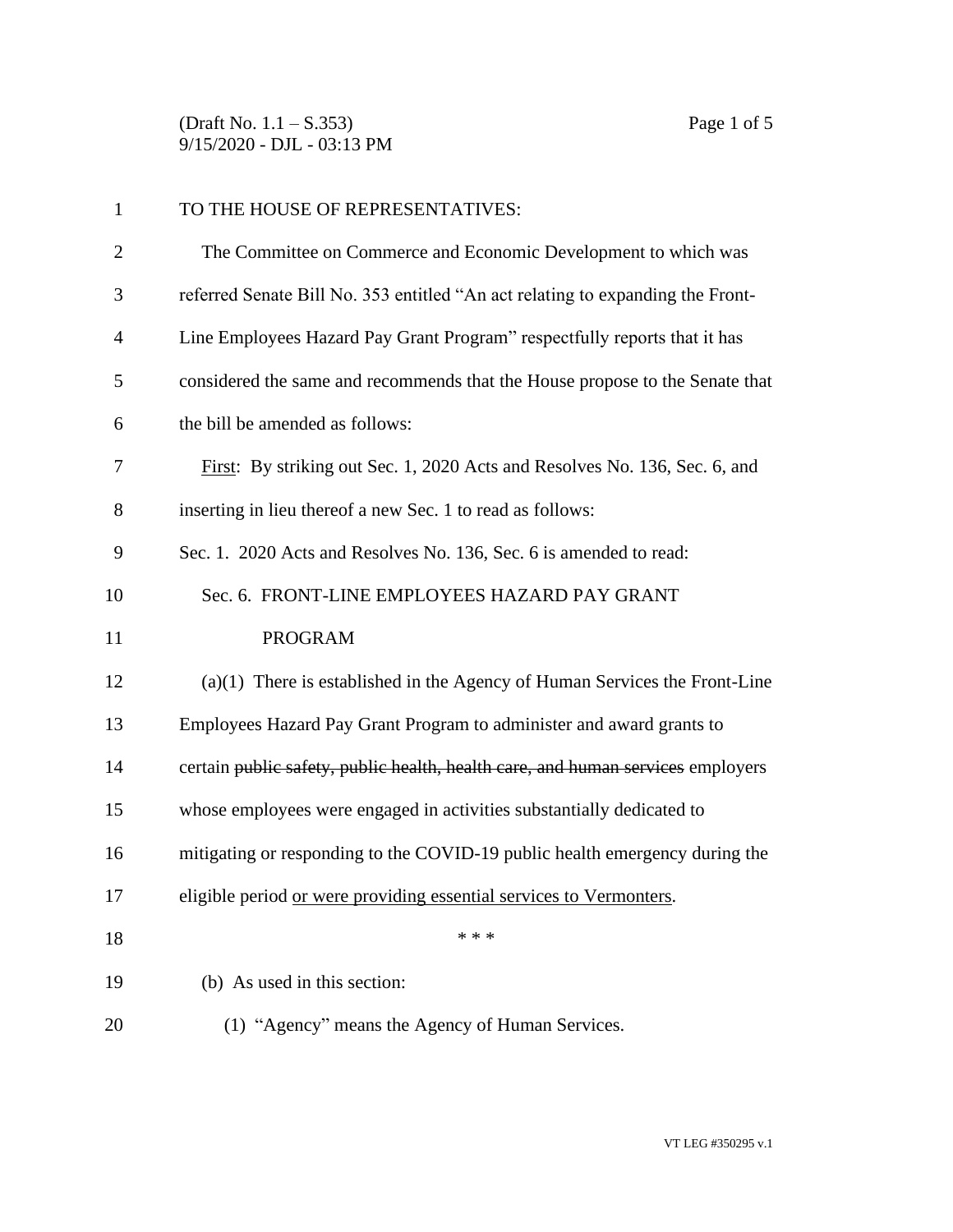## (Draft No. 1.1 – S.353) Page 2 of 5 9/15/2020 - DJL - 03:13 PM

| $\mathbf{1}$   | $(2)(A)$ "Covered employer" means an entity that employs one or more                 |
|----------------|--------------------------------------------------------------------------------------|
| $\overline{2}$ | individuals in Vermont in relation to its operation of one of the following:         |
| 3              | * * *                                                                                |
| $\overline{4}$ | (xv) a cleaning or janitorial service that provides cleaning or                      |
| 5              | janitorial services to a covered employer listed in subdivisions $(i)$ – $(v)$ and   |
| 6              | $(vii)$ (x) of this subdivision (b)(2)(A) in locations that are open to the general  |
| 7              | public or regularly used by the residents or patients of that covered employer,      |
| 8              | provided that such an employer shall only be permitted to receive a grant to         |
| 9              | provide hazard pay to its eligible employees who provided cleaning or                |
| 10             | janitorial services to another covered employer during the eligible period; or       |
| 11             | (xvi) a food service provider that prepares and provides meals for                   |
| 12             | residents or patients of a covered employer listed in subdivisions $(i)$ — $(v)$ and |
| 13             | $(vii)$ (x) of this subdivision (b)(2)(A), provided that such an employer shall      |
| 14             | only be permitted to receive a grant to provide hazard pay to its eligible           |
| 15             | employees who provided food services to the residents or patients of a covered       |
| 16             | employer during the eligible period;                                                 |
| 17             | (xvii) a grocery store;                                                              |
| 18             | (xviii) a pharmacy;                                                                  |
| 19             | (xix) a retailer identified as essential in Sec. 6, paragraphs f and h               |
| 20             | of Addendum 6 to Executive Order 01-20, provided that, during the eligible           |

VT LEG #350295 v.1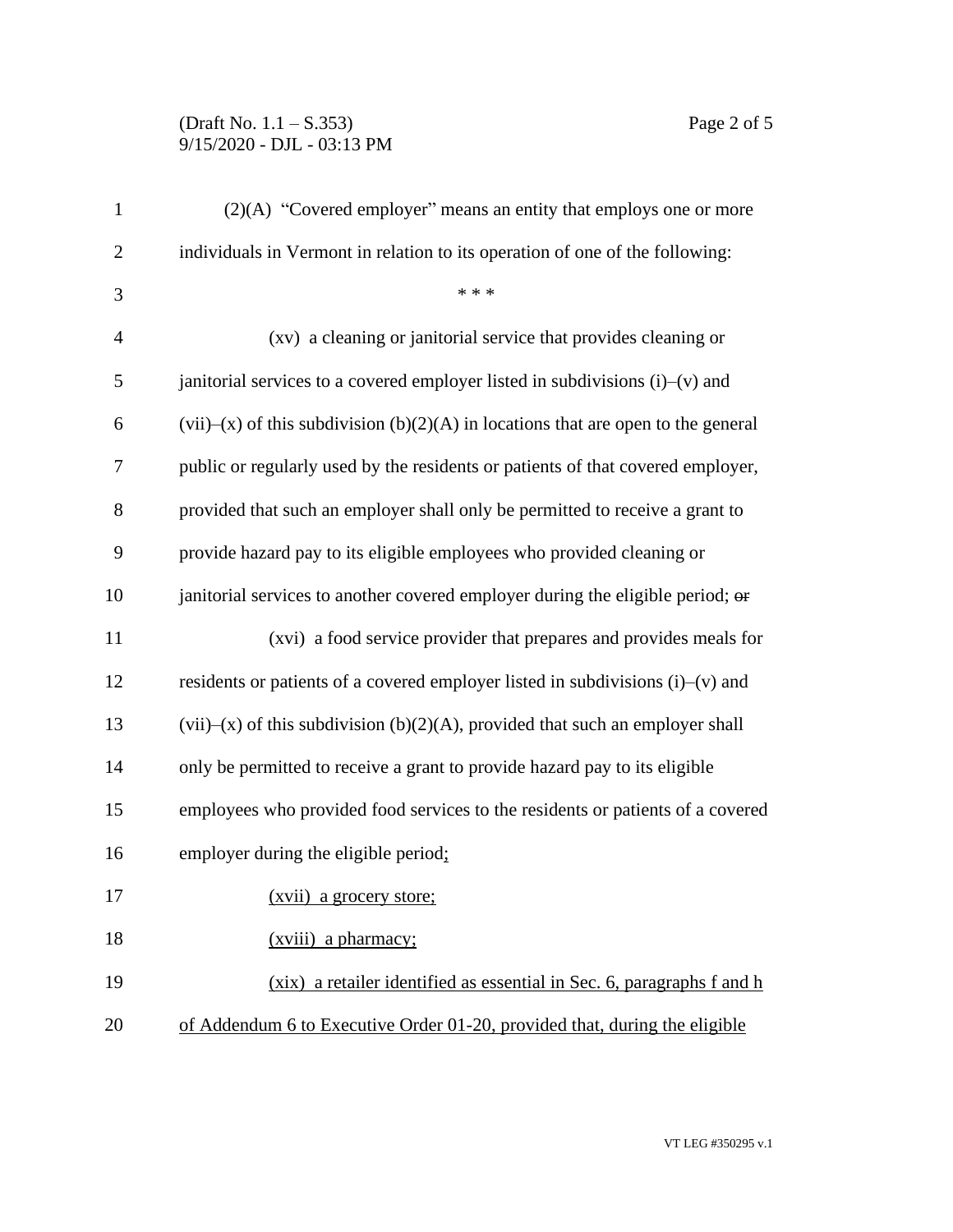## (Draft No. 1.1 – S.353) Page 3 of 5 9/15/2020 - DJL - 03:13 PM

| $\mathbf{1}$   | period, the retail establishment was open to the general public for in-person      |
|----------------|------------------------------------------------------------------------------------|
| $\overline{2}$ | sales;                                                                             |
| 3              | (xx) a wholesale distributor making deliveries to a retailer                       |
| $\overline{4}$ | described in subdivisions $(xvii)$ – $(xix)$ of this subdivision $(b)(2)(A)$ ;     |
| 5              | (xxi) a trash collection, waste management, or septic service;                     |
| 6              | (xxii) a child care facility as defined in 33 V.S.A. § 3511 that                   |
| 7              | provided child care services to essential service providers pursuant to Directive  |
| 8              | 2 of Executive Order 01-20;                                                        |
| 9              | (xxiii) a vocational rehabilitation service provider;                              |
| 10             | (xxiv) a funeral establishment or crematory establishment as                       |
| 11             | defined in $26$ V.S.A. § 1211; or                                                  |
| 12             | $(xxy)$ an agency licensed pursuant to 26 V.S.A. § 3172 that                       |
| 13             | provides security services, as defined in 26 V.S.A. § 3151, to another covered     |
| 14             | employer, provided that such an employer shall only be permitted to receive a      |
| 15             | grant to provide hazard pay to its eligible employees who provided security        |
| 16             | services to another covered employer during the eligible period.                   |
| 17             | * * *                                                                              |
| 18             | $(i)(1)$ The definition of "covered employer" set forth in subdivision $(b)(2)$    |
| 19             | of this section shall be deemed to include to the types of employers listed in     |
| 20             | subdivision $(b)(2)$ of this subsection to the extent permitted by federal law and |
| 21             | any applicable guidance if either of the following occurs:                         |
|                |                                                                                    |

VT LEG #350295 v.1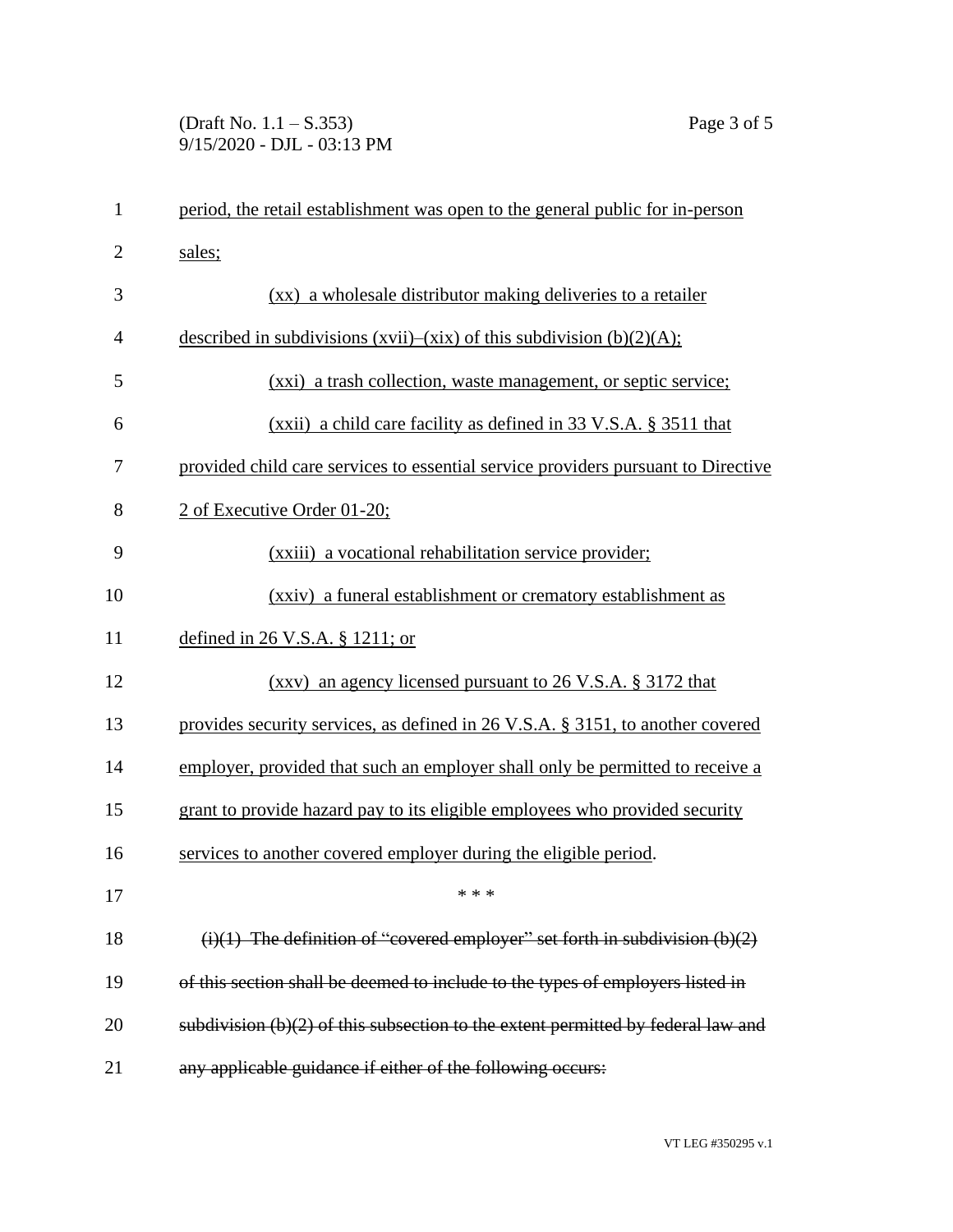(Draft No. 1.1 – S.353) Page 4 of 5 9/15/2020 - DJL - 03:13 PM

| 1              | $(A)$ the permissible uses of monies in the Coronavirus Relief Fund              |
|----------------|----------------------------------------------------------------------------------|
| $\overline{2}$ | pursuant to Sec. 5001 of the CARES Act, Pub. L. No. 116-136, as amended,         |
| 3              | and any related guidance are expanded to permit the payment of hazard pay to     |
| 4              | employees of some or all of the types of employers listed in subdivision (2) of  |
| 5              | this subsection (i); or                                                          |
| 6              | (B) a federal program that grants money directly to the State, which             |
| 7              | may be used to provide hazard pay to employees of some or all of the types of    |
| 8              | employers listed in subdivision (2) of this subsection (i), is enacted.          |
| 9              | (2) The following types of employers may be deemed to be included                |
| 10             | within the definition of "covered employer" set forth in subdivision $(b)(2)$ of |
| 11             | this section if the requirements of subdivision (1) of this subsection are met:  |
| 12             | $(A)$ a grocery store;                                                           |
| 13             | $(B)$ a pharmacy;                                                                |
| 14             | (C) a retailer identified as essential in Sec. 6, paragraphs f and h of          |
| 15             | addendum 6 to Executive Order 01-20, provided that, during the eligible          |
| 16             | period, the majority of the retail establishment was open to the general public  |
| 17             | for in-person sales rather than curbside pickup or delivery;                     |
| 18             | (D) a wholesale distributor making deliveries to a retailer described            |
| 19             | in subdivisions $(A)$ $(C)$ of this subdivision $(i)(2)$ ;                       |
| 20             | (E) a trash collection or waste management service;                              |